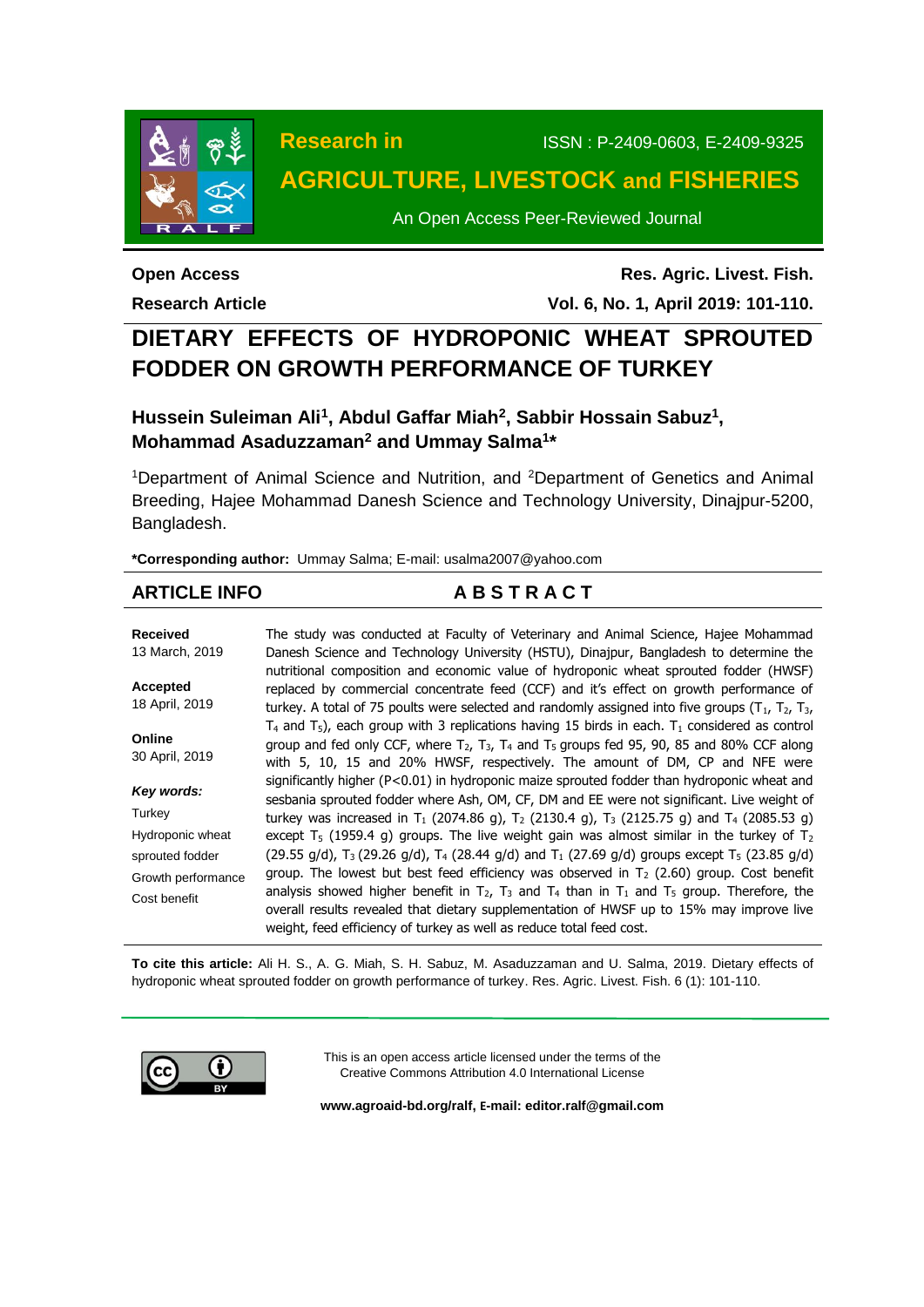### **INTRODUCTION**

Poultry keeping is an important part of the rural household that provides family income for the small, marginal and landless poor. The farmers who cannot afford to rear cattle and goat, can easily rear poultry. However, among the livestock sector, the poultry industry (specially, commercial broiler and layer) is in the line to be destroyed due to severity various poultry diseases. Thus, it is crying need to find out the alternatives of animal protein sources to meet up the increasing demand. In order to maximize food production and meet protein requirements in developing countries like Bangladesh, variable options need to be explored and evaluated (Owen et al.,2008). Turkey meat may be a one of the best options for alternative protein source. Turkey production is an important and highly profitable agricultural industry with a rising global demand for its products (Yakubu et al., 2013), and they are adaptable to wide range of climatic conditions (Ogundipe and Dafwang, 1980). Consumption of turkeys and broilers as white meat was rising world-wide and a similar trend also existed in developing countries (Karki, 2005). Turkey is an excellent forager and most crops that are troubled by insect invasion including vegetables are candidates for insect control by turkeys (Grimes et al., 2007). Turkey thrives better under arid conditions, heat resistant, ranges farther and has higher quality meat (Yakubu et al., 2013). But turkey production has not yet been fully exploited in developing countries despite its huge potential over other poultry species.

Presently turkey farmers depend on commercial concentrated feed that incurs high feed cost. Therefore, an alternative way of replacing expensive concentrate feed by green fodder can lower the feed cost. The word hydroponic has been derived from the Greek word 'water working' where hydro means 'water' and ponic means 'working'. Thus, forage produced by growing plants in water or nutrient rich solution in absence of soil is known as hydroponic forage or fodder or sprouted grains, which are produced generally in greenhouses under controlled environmental conditions within a short period (Sneath and McIntosh, 2003; Dung et al., 2010). However, hydroponic fodder can be produced well by the use of fresh water only and the use of nutrient rich solution is not obligatory. The added expenses of the nutrient solution also do not justify its use rather than the fresh water unless there is significant improvement in the feeding value of the hydroponic fodder due to the use of the nutrient solution. The metabolism of the nutrient reserves of the seeds is enough to fuels the growth of the fodder plant for a short duration. It has high feed quality, rich with proteins, fiber, vitamins and mineral (Chung et al., 1989). As a reason, hydroponic culture is one of the most important agricultural techniques currently in use for green fodder production in many countries. However, there is a limited studies conducted on the feeding effect of HWSF on turkey production. Therefore, the present study has been designed to know the nutrient composition of hydroponic sprouted fodder, investigate the productive performance of turkey and study the cost-benefit of using hydroponic wheat sprouted fodder for turkey production in Bangladesh.

# **MATERIALS AND METHODS**

The study was conducted at the Advance Animal Research Farm of the faculty of Veterinary and Animal Science at Hajee Mohammad Danesh Science and Technology University (HSTU), Dinajpur, Bangladesh.

#### **Preparation of hydroponic sprouted fodder shed**

The hydroponic sprouted fodder shed was made by polythene, bamboo and wood at the farm yard. Polythene Shed of 20×12 square feet was set-up with a number of stacks to keep trays. The trays of 2.5×2 square feet were made by aluminum sheet for sprouting fodder.

#### **Preparation of turkey shed**

Five pens were made in the shed using bamboo and net. All necessary equipment was set properly and performed complete fumigation. A foot bath was made in front of the door of the house and it was dipped with potassium permanganate to maintain strict bio-security.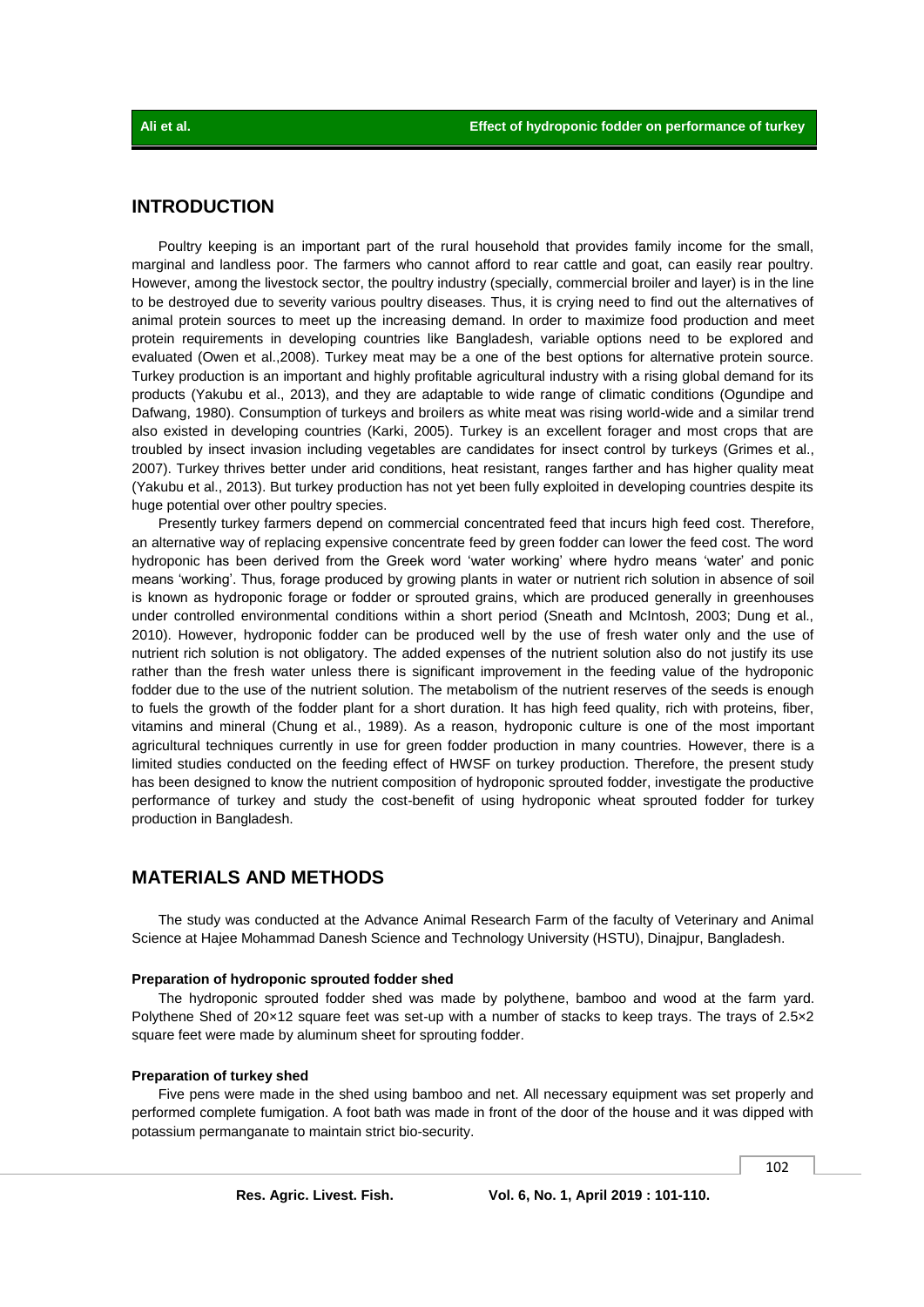### **Production of hydroponic sprouted fodder**

#### **The hydroponic system and treatment of seeds**

Hydroponic sprouted fodder was produced under intensive care at the hydroponic sprouted fodder shed. Wheat seeds were bought from the Wheat Research Institute, Dinajpur. The seeds were cleaned fully from debris and other foreign materials. The dead and broken seeds were removed from the seeds. Then the seeds were washed and cleaned well. The seeds were soaked with fungicide (Provax, HECCL) mixed with clean tap water for 12 hours. After 12 hours the excess water was removed from the seed and then the seeds were wrapped by clean cloth and kept under a clean and dark environment with anaerobic condition before planting.

#### **Seed sowing and irrigation**

The germinated seeds of hydroponic wheat sprouted fodder were planted in the trays uniformly; the trays having holes in the bottom for excess water drain out during irrigation. The required amount of wheat seed (200g/tray) was sown in 6 trays for each day. The hydroponic sprouted fodder was irrigated four times a day, two times before the noon and two times of the afternoon. The irrigation was performed by manually or using hand spraying machine.

#### **Experimental design**

A total of 100 fertile turkey eggs were purchased from Mamun Turkey Farm, Sirajganj, Bangladesh. The eggs were incubated and hatched by an incubator, finally got 96 poults. Then poults were vaccinated with BCRDV and brooded for 4 weeks maintaining proper temperature.

A total of seventy-five poults (8-weeks old) having uniform body weight were selected and randomly assigned into five dietary treatment groups (T<sub>1</sub>, T<sub>2</sub>, T<sub>3</sub>, T<sub>4</sub> and T<sub>5</sub>), each group consisting of 3 replications having 15 birds in each.

 $T_1$  = 100% commercial concentrate feed (CCF)  $T_2$  = 95% CCF + 5% hydroponic wheat sprouted fodder  $T_3 = 90\%$  CCF +10% hydroponic wheat sprouted fodder T4=85% CCF + 15% hydroponic wheat sprouted fodder T5=80% CCF+20% hydroponic wheat sprouted fodder

#### **General management practices**

The turkeys of both control and experimental groups were housed in well-ventilated conventional sheds maintained in good hygienic condition and are stall fed throughout the experimental period. Feed and water were supplied in plastic feeders and waterers. Before starting the experiment, the birds were kept as adjustment period to be comfortable with their respective experimental diets. The amount of hydroponic fodder was determined on the basis of DM requirement supplied to the treatment groups except control group (T<sub>1</sub>). Rice husk was used as litter. Each turkey was marked with colored plastic beads for proper identification. The experimental temperature was between 28-35°C and lighting schedule was 16 h light and 8 h dark. Entrance of personnel was restricted.

#### **Record keeping**

A standard record book was maintained throughout the experimental period. Following parameters were recorded in the record book:

- Daily supplied amount of commercial concentrate feed and hydroponic wheat sprouted fodder
- Amount of residual commercial concentrate feed and hydroponic sprouted fodder
- Weight of the turkey in each group per week
- Feed conversion ratio (FCR)
- No. of dead turkeys
- Any diseases or abnormal condition of the turkeys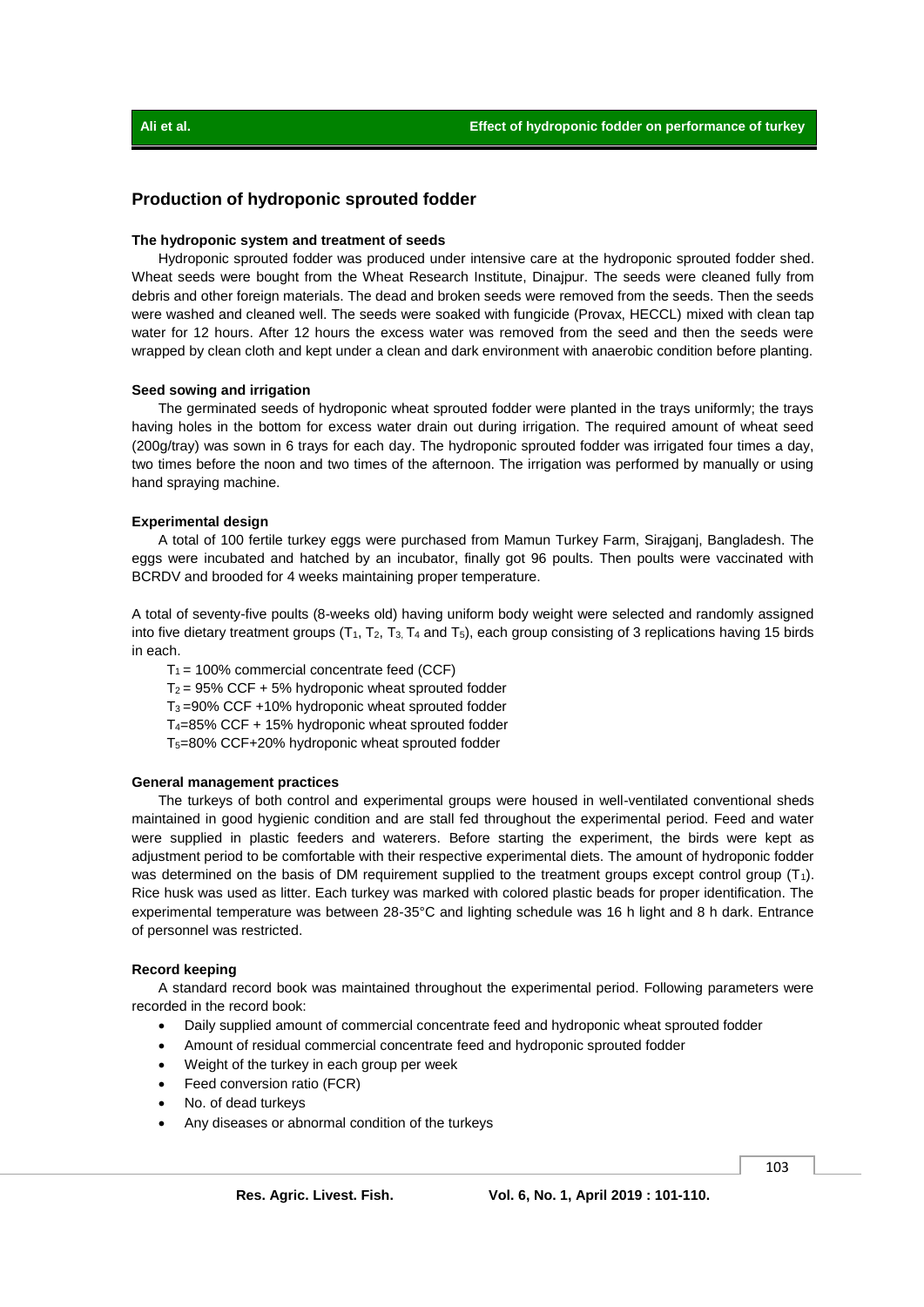## **Data collection procedure**

#### **Calculation of parameters**

### **Live weight gain of turkey (LWGT)**

It was calculated at 56 days of period by using the following formula.  $LWT_{56} = LWT_{56} - LWT_{0}$ Where,  $LWT_0 =$  initial weight of turkey at the time of start the experiment  $LWT_{56}$ = final live weight of turkey at 56 days of experiment

#### **Growth rate=**

Total weight gain in certain time Total days of the experiment

# **Feed conversion ratio (FCR)=**

Live weight gain

Where, FCR = feed conversion ratio

#### **Profitability index**

Profitability index (PI) means the net farm income (NFI) per unit of gross revenue (GR) and the ratio is calculated as follows-

 $=\frac{1}{GR}$ 

#### **Rate of return on investment (RRI)**

Rate of the return on investment is the performance measure which is used to evaluate the efficiency of an investment or to compare the efficiency of different investments. It was calculated using the following equation:

 $=\frac{NFI}{TC}$ 

Where,  $RRI = Rate$  of return on investment,  $NFI = Net$  farm income and  $TC = Total cost$ .

#### **Depreciation cost**

Depreciation cost was measured using the following equation<br>Purchase Price

Number of useful years of the asset

#### **Capital turnover (CTO)**

Capital turnover was measured using the following equation  $\frac{TR}{TC}$ 

Where,  $CTO =$  Capital turnover,  $TR =$  Total revenue and  $TC =$  Total cost

#### **Statistical analysis**

Data were analyzed using the using SPSS (Version 22.00).All data were expressed as Mean ± Standard Error of Mean (SEM). Differences were considered significant at level of P<0.01 and P<0.05.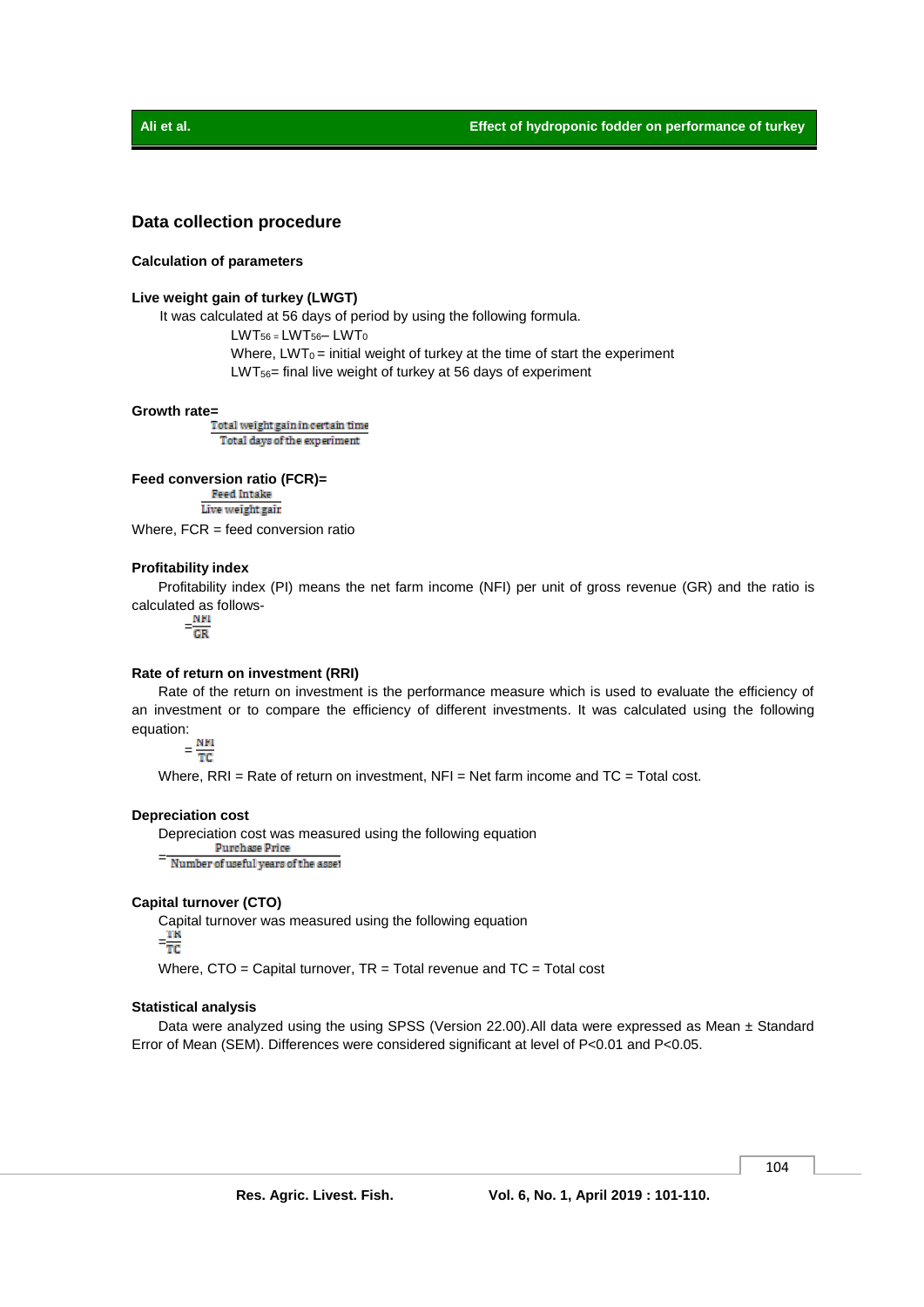# **RESULTS AND DISCUSSION**

#### **Nutritional composition of hydroponic sprouted fodder**

The amount of dry matter (DM), crude protein (CP) and nitrogen free extract (NFE) was significantly higher (P<0.01) in hydroponic maize sprouted fodder than hydroponic sesbania and wheat sprouted fodder. But the amount of ash, organic matter (OM), ether extract (EE) and crude fiber (CF) were not significantly (P>0.05) differed among the sprouted fodder. The present study is in agreement with the results reported by Kantale et al., (2017) who observed the protein content of hydroponics wheat fodder and it was highest on 8<sup>th</sup> day (15.75%) which was higher than conventional green fodder wheat (11.02%). The ether extract content of hydroponics fodder wheat was highest on  $8<sup>th</sup>$  day (2.80%). The crude fiber content of the wheat seed was 2.40% and increased up to 5.20% on  $8<sup>th</sup>$  day of growth. The crude fiber content in hydroponics system was much lower than the conventional fodder. The total ash content of the hydroponics fodder wheat was 3.00% on  $8<sup>th</sup>$  day, which was lower t (P <0.01) than conventional fodder (8.28%). The nitrogen free extract content of the wheat seed decreased to (73.25%) on  $8<sup>th</sup>$  day of growth as compared to seed (83.40%), however it was more than conventional cereal fodders. However, Chung et al., (1989) also reported an increase in crude fiber content during sprouting of wheat might be due to the synthesis of structural carbohydrates such as cellulose and hemicelluloses. The present results are in line with the results reported by Dung et al., (2010) who demonstrated the increase in protein content may be attributed to the loss in dry weight, particularly carbohydrates, through respiration during germination and thus longer sprouting time was responsible for the greater losses in dry weight and increasing trend in protein content. The CP content of hydroponics wheat in the present study was more than hydroponics reported by Naik et al., (2016).

| <b>Hydroponic</b><br>Fodder | DМ                           | Ash             | OM                | % DM basis                    |                 |                 |                               |
|-----------------------------|------------------------------|-----------------|-------------------|-------------------------------|-----------------|-----------------|-------------------------------|
|                             |                              |                 |                   | <b>CP</b>                     | СF              | EE              | <b>NFE</b>                    |
| Wheat                       | $8.64 \pm 1.04^b$            | $4.09 \pm 0.02$ | $95.91 \pm 11.01$ | $18.10 \pm 3.01^{\circ}$      | $3.40 \pm 0.04$ | $3.29 \pm 0.04$ | $71.12 \pm 7.03^b$            |
| Maize                       | $14.79 \pm 1.52^{ab}$        | $2.50+0.02$     | $97.5 \pm 11.02$  | $10.92 \pm 1.12$ <sup>a</sup> | $5.30+0.02$     | $2.94 \pm 0.04$ | $78.34 \pm 7.02^b$            |
| Sesbania                    | $9.46 \pm 1.01$ <sup>a</sup> | $3.41 \pm 0.03$ | $96.6 \pm 10.03$  | $37.26 \pm 4.2$ °             | $7.21 \pm 0.01$ | $3.71 \pm 0.05$ | $48.41 \pm 4.43$ <sup>a</sup> |
| Level of<br>significance    | $**$                         | NS              | ΝS                | $***$                         | NS              | <b>NS</b>       | $\star$                       |

**Table 1.** Comparison of nutritional composition of hydroponic sprouted fodder(s)

abMean values with different superscripts within the same row differ significantly (P<0.05) and (P<0.01); NS = Non significant  $(P>0.05)$ ,  $* =$  Significant  $(P<0.05)$ ,  $** =$ Highly significant  $(P<0.01)$ 

#### **Effect of hydroponic wheat sprouted fodder on feed intake in turkey**

Effects of dietary supplementation of hydroponic wheat sprouted fodder on feed intake (g/d) in turkey are presented in Figure 1. The present study revealed that the total DM intake was almost similar among the turkey of T<sub>1</sub> (74.44 g/d), T<sub>2</sub> (76.94 g/d), T<sub>3</sub> (79.35 g/d) and T<sub>4</sub> (79.18 g/d) and T<sub>5</sub> (81.53 g/d) group, whereas the intake of HWSF was increased as accordance with increasing level of its supply. This is an agreement with the findings of Shtaya (2004) who found that feed intake was not affected by feeding ewes at different levels of hydroponic sprouted fodder. Similarly, Shanti et al. (2017) studied that dry matter, feed intake and growth rate decreased linearly by 1.16±0.080 g/d (P<0.001) and 0.998±0.062 g/d (P<0.001) per unit of hydroponic fodder increase. This was also confirmed by Abbas and Musharaf (2008). It has been observed that it's not the hydroponic fodder but the level of sprouted grains used that might be responsible for reduced intake (Fafiolu et al., 2002).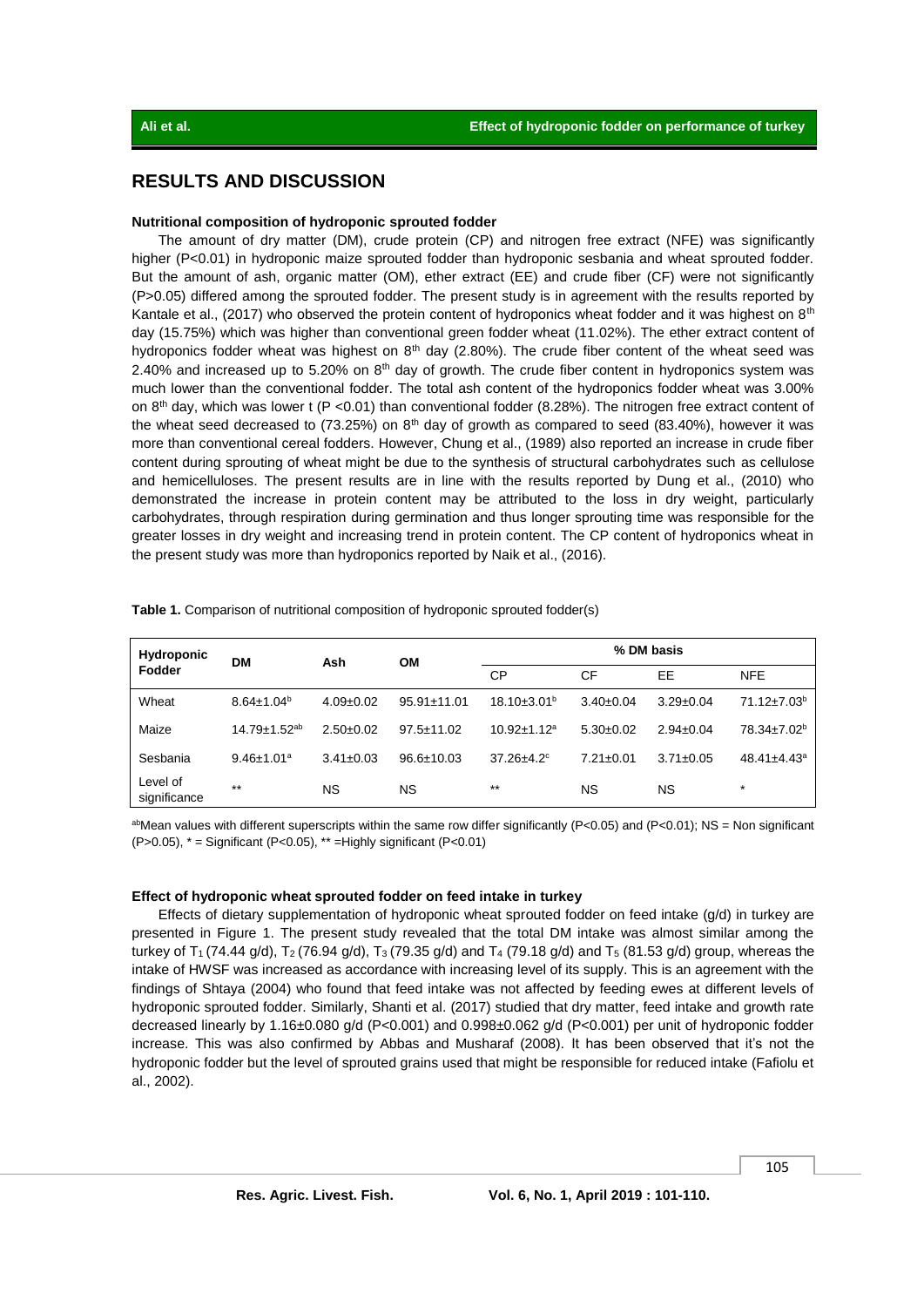

**Figure 1.** Effect of feeding hydroponic wheat sprouted fodder (HWSF) on DM intake of turkey. Here, T<sub>1</sub>=100% commercial concentrate feed (CCF),  $T_{2}= 95\%$  CCF + 5% HWSF,  $T_{3}=90\%$  CCF +10% HWSF,  $T_{4}= 85\%$  CCF +15% HWSF and T<sub>5</sub> = 80% CCF + 20% HWSF. Each bar with error bar represents Mean  $\pm$  SEM value. Differences were significant at 5% level of significance (P<0.05).



**Figure 2.** Effect of hydroponic wheat sprouted fodder (HWSF) on initial live weight (g), final live weight (g) and live weight gain (g) in turkey. Here, T<sub>1</sub>=100% commercial concentrate feed (CCF), T<sub>2</sub>= 95% CCF + 5% HWSF, T<sub>3</sub>=90% CCF +10% HWSF,  $T_4$  = 85% CCF +15% HWSF and  $T_5$  = 80% CCF + 20% HWSF. Each bar with error bar represents Mean ± SEM value. Differences were significant at 5% level of significance (P<0.05).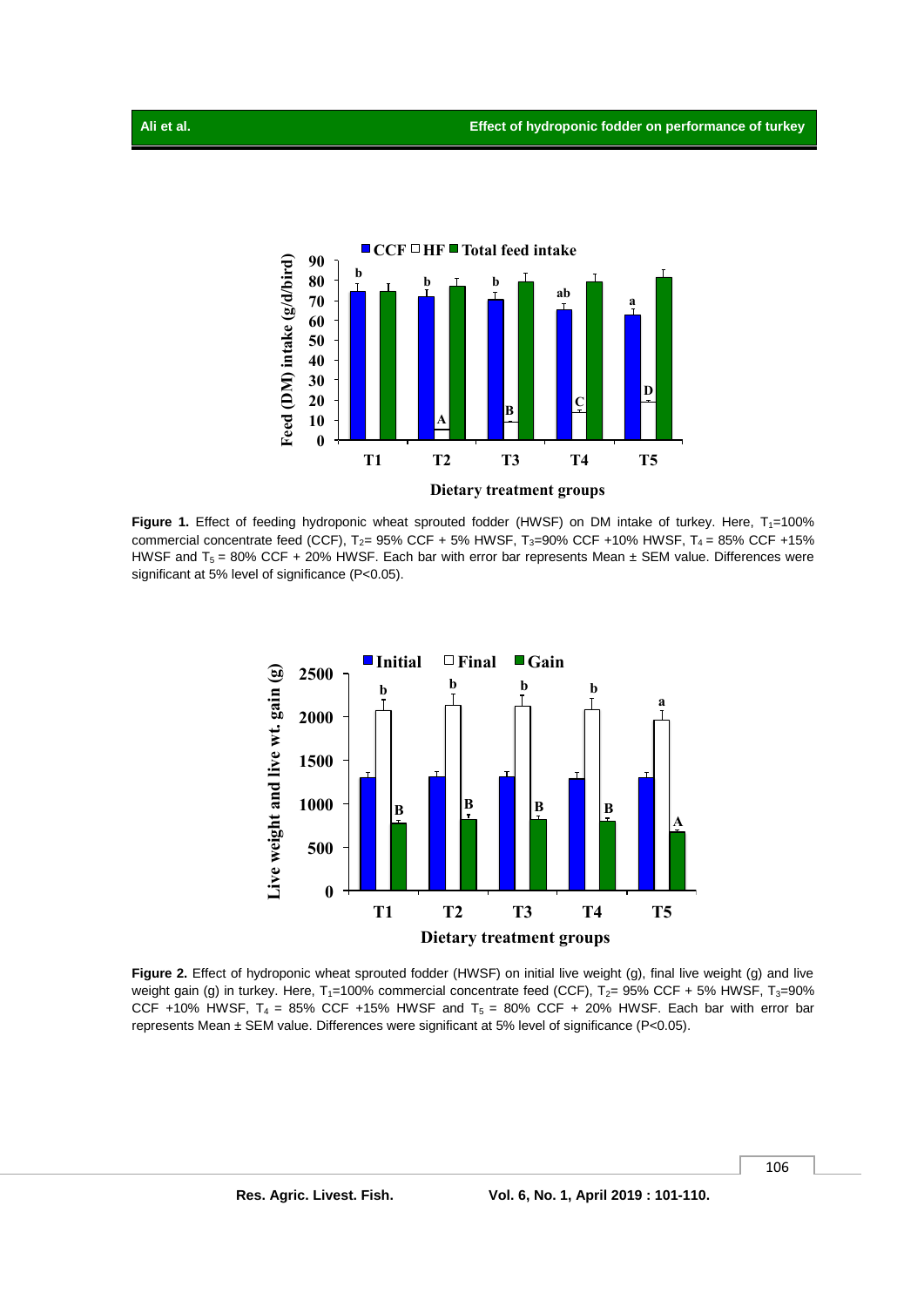#### **Ali et al. Effect of hydroponic fodder on performance of turkey**

### **Effect of hydroponic wheat sprouted fodder on live weight and live weight gain in turkey**

Dietary effect of hydroponic wheat sprouted fodder on live weight and live weight gain in turkey during the experiment is shown in Figure 2. In the present study, the results express that there was no significant effect of feeding HWSF on the live weight and live weight gain of turkey among the dietary treatment groups. The live weight was decreased in the turkey fed 20% of hydroponic wheat sprouted fodder. On the other hand, the live weight gain was almost similar in the turkey of  $T_2$  (29.55 g/d),  $T_3$  (29.26g/d),  $T_4$  (28.44 g/d) and  $T_1$  (27.69  $g/d$ ) groups except T<sub>5</sub> (23.85 g/d) group. Live weight was lower inT<sub>5</sub>group of turkey which was provided with 20% HWSF. According the present results hydroponic wheat sprouted fodder has positive effects up to 15% of HWSF but at 20% level have negative effects on final live weight and live weight gain of turkey. This is an agreement with the of results Gebremedhin (2015) who reported that highest live weight gain was found in Konkan Kanyal goats fed with Finger millet straw 60% and 40% hydroponic fodder. Similarly, Naik et al., (2014) also noticed that, the higher performance in the body weight gain of animals supplemented with 40% hydroponic fodder could be due to the ability of the supplements to supply necessary nutrients. Tudor et al., (2003) reported an increase in weight gain of lambs received hydroponic sprouts fodder may be attributed to enhancing of microbial activity in the rumen. Other researchers also revealed that hydroponic sprouted fodder improve the performance of birds and animals up to 8%. Moreover, feeding hydroponic sprouted fodder mixed with poor quality hay to drought master steers gained more by 1.01 kg/head/day when compared to steers fed concentrate diets (Muhammad et al., 2013).



**Figure 3.** Effect of hydroponic wheat sprouted fodder (HWSF) on feed efficiency in turkey. Here,  $T_{1}=100\%$ commercial concentrate feed (CCF),  $T_{2}= 95\%$  CCF + 5% HWSF,  $T_{3}=90\%$  CCF +10% HWSF,  $T_{4}= 85\%$  CCF +15% HWSF and  $T_5 = 80\%$  CCF + 20% HWSF. Each bar with error bar represents Mean  $\pm$  SEM value. Differences were significant at 5% level of significance (P<0.05).

#### **Effect of hydroponic wheat sprouted fodder on feed efficiency in turkey**

Effects of dietary supplementation of hydroponic wheat sprouted fodder on feed efficiency in turkey are presented in Figure 3. The feed efficiency was significantly (P<0.05) better in  $T_2$  (2.60) group compared to the other groups. The present findings are in line with the result of Gebremedhin (2015) who reported that feeding hydroponic barley sprouted fodder for growing goats increased total DM intake and live weight gain but lowered FCR than goats fed concentrate diets. Similarly, Weldegerima et al., (2015) also concluded that feeding of hydroponically sprouted fodder up to 40 % substitution (DMI) increased the digestibility of nutrients, better FE and live weight gain of growing goats. Intissar and Eshtayeh (2004) observed that using hydroponic sprouted grains with olive cakes fed to ewes gave lower FE results than ewes fed the control diets and that might be due to the higher crude protein and energy contents of the hydroponic barley diet which provided absorbable nutrients.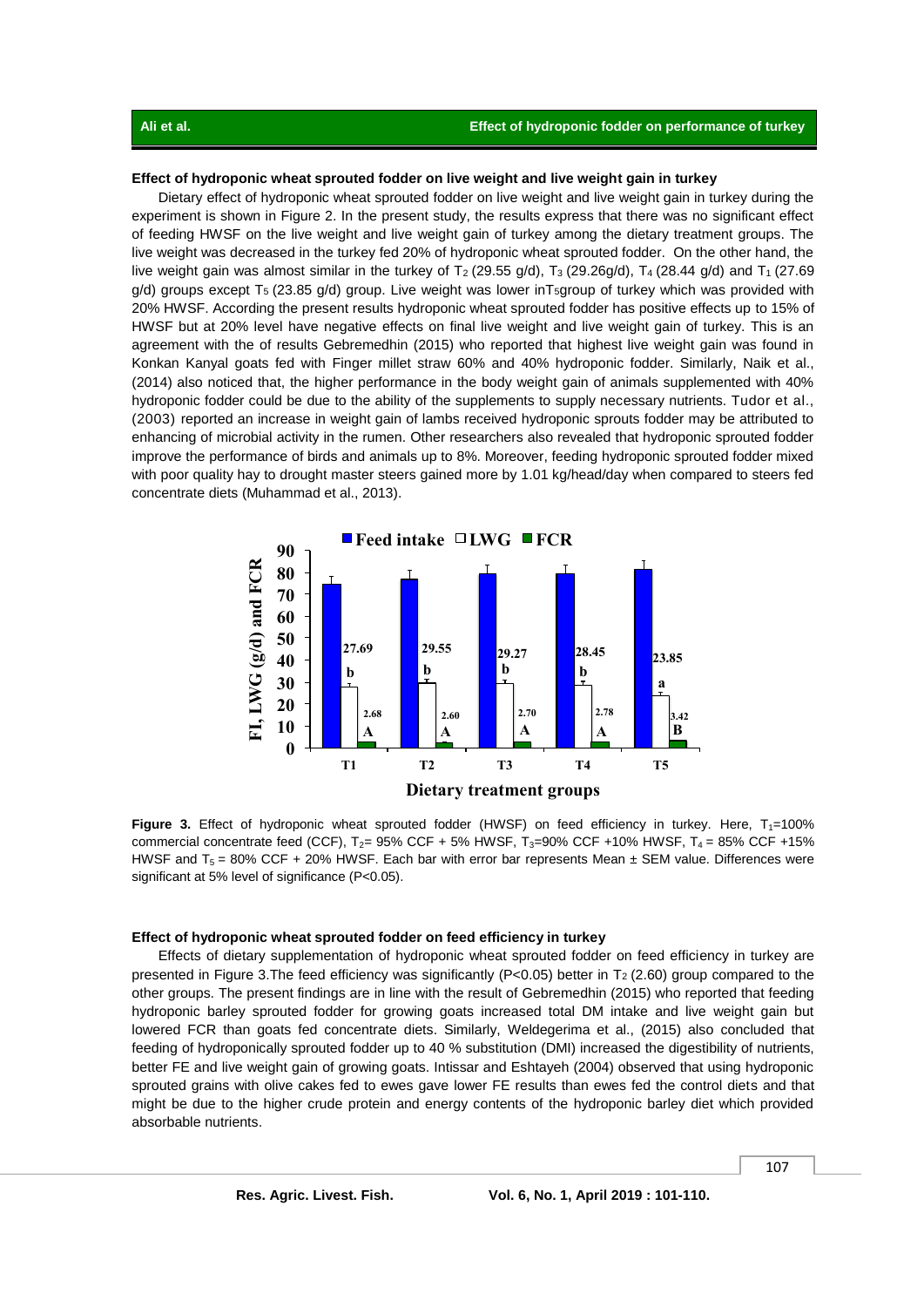| <b>Parameters</b>                     |                              | Level of                     |                              |                               |                              |              |
|---------------------------------------|------------------------------|------------------------------|------------------------------|-------------------------------|------------------------------|--------------|
|                                       | $T_1$                        | T <sub>2</sub>               | $T_{3}$                      | T <sub>4</sub>                | T <sub>5</sub>               | significance |
| A. Variable Costs                     |                              |                              |                              |                               |                              |              |
| Labor                                 | 200.0                        | 200.0                        | 200.0                        | 200.0                         | 200.0                        | <b>NS</b>    |
| Feeds                                 | $164.0 \pm 1.5$ °            | 127.10±1.24 <sup>b</sup>     | 111.79±1.35 <sup>a</sup>     | $104.5 \pm 1.5^a$             | $99.4 \pm 1.2^a$             | *            |
| Hydroponic fodder                     | $\blacksquare$               | $23.6 \pm 0.5^a$             | $35.5 \pm 0.5^{\circ}$       | $40.7 \pm 1.6$ <sup>c</sup>   | $41.7 \pm 1.7$ <sup>c</sup>  | $\star$      |
| Medication                            | 15.0                         | 15.00                        | 15.00                        | 15.00                         | 15.00                        | <b>NS</b>    |
| Miscellaneous                         | 152.0                        | 152.00                       | 152.00                       | 152.00                        | 152.00                       | <b>NS</b>    |
| <b>Total Variable Cost</b>            | $531.4 \pm 1.5^b$            | $517.2 \pm 1.7$ <sup>a</sup> | $514.2 \pm 1.8$ <sup>a</sup> | $512.9 \pm 2.5^a$             | $508.1 \pm 2.9^a$            | $\star$      |
| (TVC)                                 |                              |                              |                              |                               |                              |              |
| <b>B. Fixed Costs</b>                 |                              |                              |                              |                               |                              |              |
| Cost of poult                         | 1150.0                       | 1150.0                       | 1150.0                       | 1150.0                        | 1150.0                       | <b>NS</b>    |
| Depreciation on<br>housing @5%        | 35.22                        | 35.22                        | 35.22                        | 35.22                         | 35.22                        | <b>NS</b>    |
| Depreciation on<br>equipment@10%      | 2.22                         | 2.22                         | 2.22                         | 2.22                          | 2.22                         | <b>NS</b>    |
| <b>Total Fixed Cost</b><br>(TFC)      | 1184.44                      | 1184.44                      | 1184.44                      | 1184.44                       | 1184.44                      | <b>NS</b>    |
| <b>Total cost</b>                     | 1715.8±1.55 <sup>b</sup>     | 1701.6±1.79 <sup>a</sup>     | 1698.7±1.86 <sup>a</sup>     | $1697.4 \pm 2.5^a$            | 1692±2.99 <sup>a</sup>       | $\star$      |
| C. Revenue                            |                              |                              |                              |                               |                              |              |
| Sales of per turkey                   | $2634+9.45^b$                | $3000 \pm 8.44$ <sup>e</sup> | 2900±7.51 <sup>d</sup>       | 2790±8.27°                    | 2460±0.81 <sup>a</sup>       | $\star$      |
| Sales of litter                       | 11.00                        | 11.00                        | 11.00                        | 11.00                         | 11.00                        | <b>NS</b>    |
| Total revenue (TR)                    | $2645 \pm 6.58$ <sup>b</sup> | 3011±6.57 <sup>e</sup>       | 2911±7.53 <sup>d</sup>       | 2801±8.47°                    | 2471±0.81 <sup>a</sup>       | $\star$      |
| Net farm income<br>(NFI)              | 929.13±3.02 <sup>b</sup>     | 1309.35±4.78 <sup>e</sup>    | 1212.29±1.51 <sup>d</sup>    | $1103.6 + 5.9$ °              | 788.4±2.18 <sup>a</sup>      | $\star$      |
| Profitability index (PI)              | $0.35 \pm 0.03$ <sup>a</sup> | $0.43 \pm 0.01^b$            | $0.42 \pm 0.01^b$            | $0.39 \pm 0.02^{ab}$          | $0.31 \pm 2.69$ <sup>a</sup> | <b>NS</b>    |
| Rate of return on<br>investment (RRI) | $58.41 \pm 1.33^b$           | 78.00±1.11 <sup>cd</sup>     | 70.07±1.23 <sup>d</sup>      | $65.96 \pm 1.53$ <sup>c</sup> | $45.44 \pm 0.7$ <sup>a</sup> | <b>NS</b>    |
| Capital turnover<br>(CTO)             | $1.54 \pm 0.07$ <sup>a</sup> | $1.77 \pm 0.05^{\circ}$      | $1.71 \pm 0.01^b$            | $1.65 \pm 0.07^b$             | 1.46 $\pm$ 0.27 <sup>a</sup> | $\star$      |

**Table 2.** Cost and returns for turkey production (calculation was made in BDT)

Values are Means  $\pm$  SEM, a, b, c, d, e Means within a row without common superscripts differ significantly; NS-non-significant; statistically significant difference is expressed as  $*(P < 0.05)$ . Here, T<sub>1</sub>=100% commercial concentrate feed (CCF), T<sub>2</sub>= 95% CCF + 5% HWSF,  $T_3 = 90\%$  CCF +10% HWSF,  $T_4 = 85\%$  CCF + 15% HWSF and  $T_5 = 80\%$  commercial concentrate feed (CCF) + 20% of HWSF.

#### **Cost benefit analysis of turkey production (calculation was made in BDT)**

The cost benefit analysis for turkey production based on hydroponic wheat sprouted fodder replaced by commercial concentrate feed is expressed in Table 2.Total cost per bird was higher in control group than other dietary treatment groups. Total cost per bird was  $T_1$  (1715.87 Tk.),  $T_2$  (1701.65 Tk.),  $T_3$  (1698.71 Tk.),  $T_4$ (1697.4 Tk.) and T<sub>5</sub> (1692.55 Tk.) group. Total revenue per bird was higher in T<sub>2</sub> (3011.00Tk.) while 2645.00 Tk., 2911.00 Tk., 2801.00 Tk. and 2741.00 Tk. were for  $T_1$ ,  $T_3$ ,  $T_4$  and  $T_5$  groups, respectively. However, the higher net farm income was found in T<sub>2</sub> (1309.35 Tk.), T<sub>3</sub> (1212.29 Tk.) and T<sub>4</sub> (1103.6 Tk.) while the lowest net farm income was found in T<sub>1</sub> (929.13 Tk.) and T<sub>5</sub> (788.45 Tk.) groups. Capital turnover (CTO) per bird was higher in T<sub>2</sub> (1.77) group when compared to T<sub>1</sub> (1.54), T<sub>3</sub> (1.71), T<sub>4</sub> (1.65) and T<sub>5</sub> (1.46) groups. Feeding hydroponic wheat sprouted fodder up to 15% may improve the growth performance of turkey and as well as reduce feed cost and total production cost. Similar findings were observed by Helal (2015) who stated that

108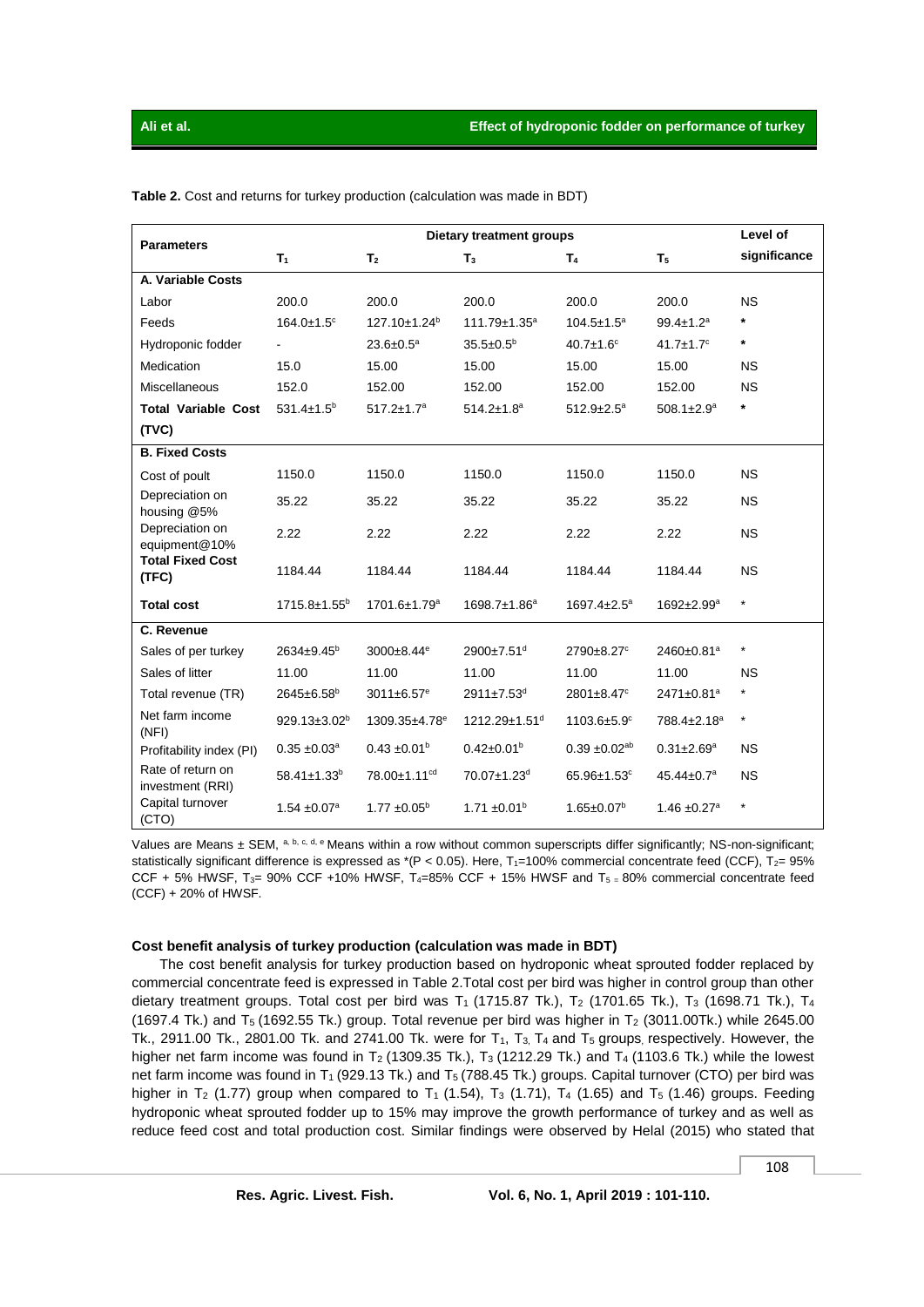feed cost was improved by 34.15% in goats supplemented with hydroponic sprouted fodder. The present results are similar with results reported by Naik et al., (2014) who conducted a research on effect of feeding hydroponic maize sprouted fodder (HMSF) on digestibility of nutrients and milk production in lactating cows and found a higher net profit of Rs. 12.67 per cow/d on feeding hydroponic fodder. They concluded feeding of HMSF to lactating cows increased the digestibility of nutrients and milk production leading to increase in net profit. Chinnam (2015) reported similar types of findings. Higher feed cost per kg milk production with hydroponic fodder was also reported earlier due to higher costs involved in hydroponic fodder production (Naik et al., 2014). However, Rahim et al., (2015) found that when hydroponic barley can be used as feed for lactating sheep as cost of feed can be reduced by 42%.

# **CONCLUSION**

The present study revealed that the total DM intake (g/d) was almost similar among the dietary treatment groups. The results also expressed that, there was significant (P>0.05) effect of feeding HWSF on live weight gain and live weight of turkey among the dietary treatment groups. The live weight was decreased in the turkey fed 20% of hydroponic wheat sprouted. The higher net farm income was found in  $T_2$  (1309.35 Tk.),  $T_3$ (1212.29 Tk.) and  $T_4$  (1103.6 Tk.) but highest net farm income was found in  $T_2$  group while the lowest net farm income was found in T<sub>1</sub> (929.13 Tk.) and T<sub>5</sub> (788.45 Tk.) groups respectively. Capital turnover (CTO) per bird was higher in T<sub>2</sub> (1.77) group when compared to T<sub>1</sub> (1.54), T<sub>3</sub> (1.71), T<sub>4</sub> (1.65) and T<sub>5</sub> (1.46) groups. In conclusion, the feeding of HWSF up to 15% may improve the growth performance of turkey and as well as reduce feed cost and total production cost; finally, increase net farm income.

## **ACKNOWLEDGEMENT**

The authors expressed thankful appreciation to the National Agricultural Technology Program: Phase II Project (NATP-2), Implementing Unit of Bangladesh Agricultural Research Council (PIU-BARC), BARC, Dhaka, Bangladesh for providing the Competitive Research Grant (CRG) and willing support for the study.

# **REFERENCES**

- 1. Abbas TEE and NA Musharaf, 2008. The effects of germination of low tannin sorghum grains on its nutrient contents and broiler chick's performance. Pakistan Jouranl of Nutrition, 7: 470-474.
- 2. Chinnam HK, 2015.Effects of feeding rations supplementation with hydroponic fodder on nutrients utilization and milk production in lactating graded MurrahBuffaloes. SRIVentakeswara, Veterinary University, Tirupati. 517-502, (A.P) India.
- 3. Chung T,EN Nwokolo and JS Sim, 1989.Compositional and digestibility changes in sprouted barley and canola seeds. Plant Foods for Human Nutrition, 39: 267-278.
- 4. Dung DD, IR Godwinand and JV Nolan, 2010. Nutrient content and in sacco digestibility of barley grain and sprouted barley. Journal of Animal and Veterinary Advance, 9: 2485-2492.
- 5. Fafiolu AO, OO Oduguwa, CON Ikeobiand CFI Onwuka, 2002. The effect of feeding malted sorghum sprout on laying characteristics of domestic hens.University of Agriculture, P.M.B 2240, Abeokuta, Nigeria.
- 6. Gebremedhin W, 2015. Nutritional benefit and economic value of feeding hydroponically grown maize and barley fodder for KonkanKanyal goats. International Organization of Scientific Research. Journal of Agriculture and Veterinary Science, 8: 24−30.
- 7. Grimes J, J Beranger, M Bender and M Walters, 2007.How to raise heritage turkey on pasture.American livestock Breeds conservancy Pittsboro, NC27312 USA. Headquarters, 233 S. Wackes Drive, 11th floor Chicago, Illinois- 60606.
- 8. Helal HG, 2015. Sprouted Barley Grains on Olive Cake and Barley Straw Mixture as Goat Diets In Sinai. Advances in Environmental Biology, 9(22): 91-102.